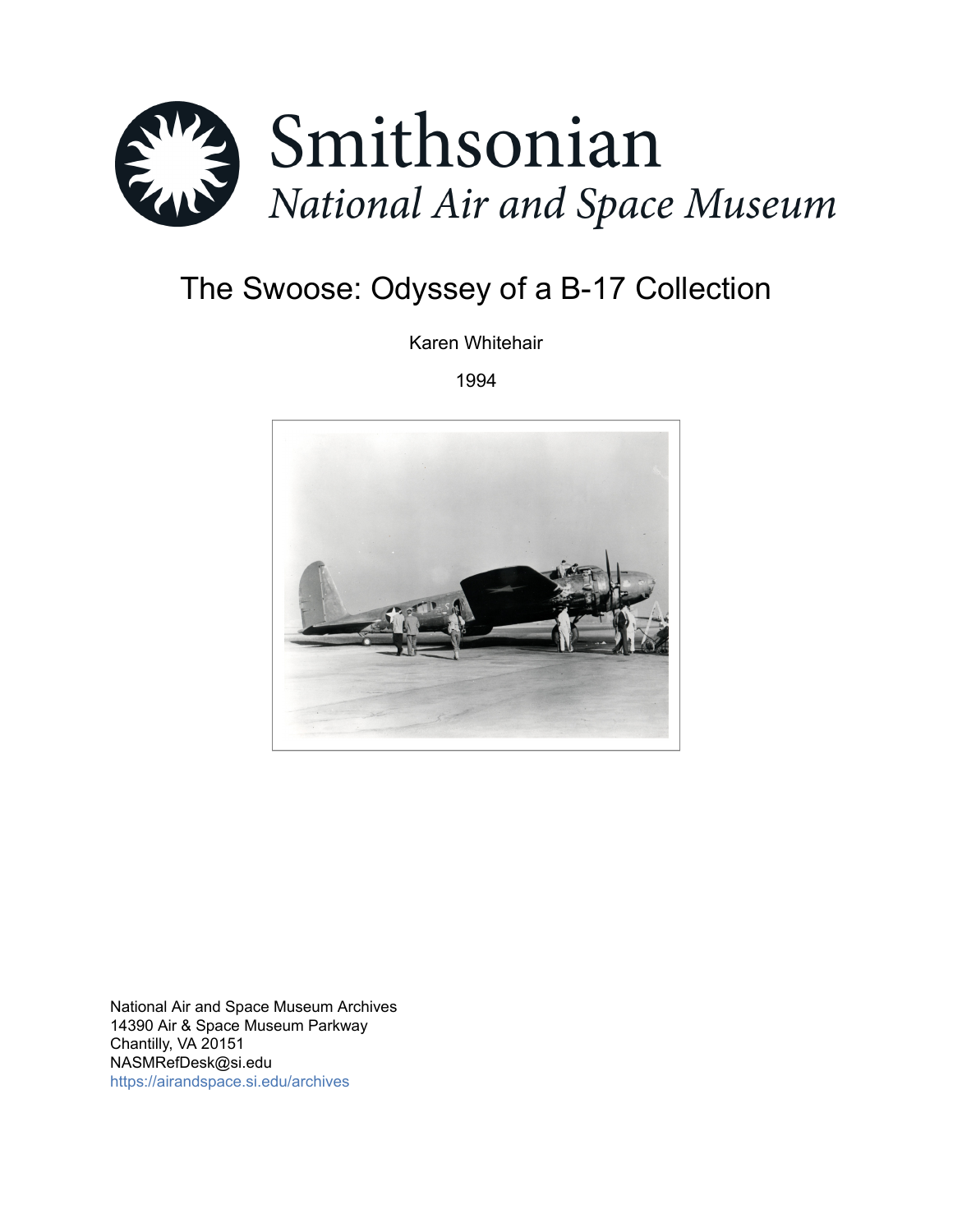## **Table of Contents**

<span id="page-1-0"></span>

| Series 2: Photographs Collected but not Used in The Swoose: Odyssey of a |  |  |  |
|--------------------------------------------------------------------------|--|--|--|
|                                                                          |  |  |  |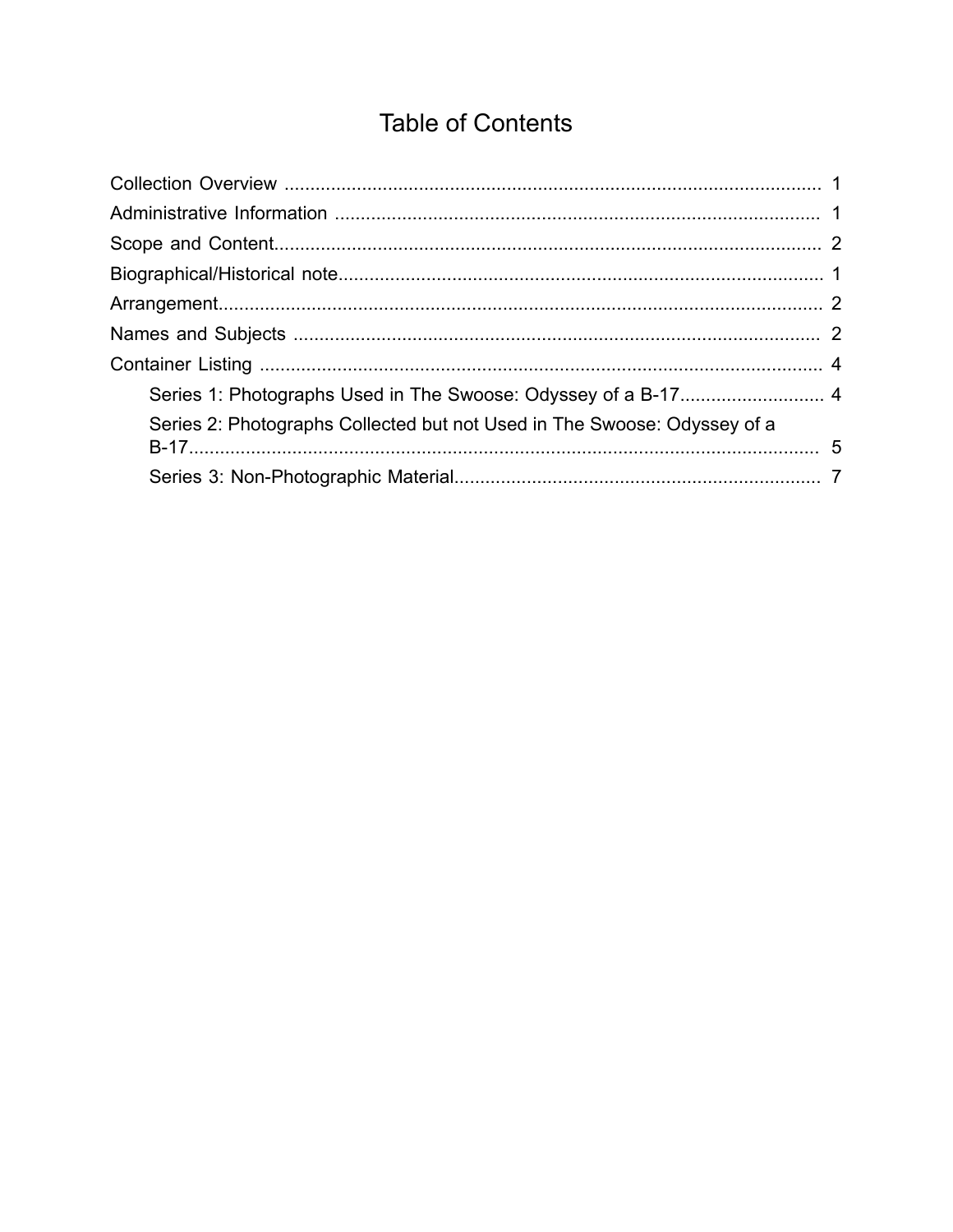## <span id="page-2-0"></span>**Collection Overview**

| <b>Repository:</b>                | National Air and Space Museum Archives                                                                                         |  |  |
|-----------------------------------|--------------------------------------------------------------------------------------------------------------------------------|--|--|
| Title:                            | The Swoose: Odyssey of a B-17 Collection                                                                                       |  |  |
| Date:                             | 1939-1943                                                                                                                      |  |  |
| Identifier:                       | NASM.1994.0024                                                                                                                 |  |  |
| Creator:                          | Brownstein, Herb                                                                                                               |  |  |
| 1 Cubic foot (3 boxes)<br>Extent: |                                                                                                                                |  |  |
| Language:                         | English.                                                                                                                       |  |  |
| Summary:                          | The Swoose: Odyssey of a B-17 Collection consists of materials<br>collected during research by Herbert Brownstein, the author. |  |  |
| <b>Container:</b>                 | Box 4                                                                                                                          |  |  |
| <b>Container:</b>                 | Box 5                                                                                                                          |  |  |
| <b>Container:</b><br>Box 6        |                                                                                                                                |  |  |

## <span id="page-2-1"></span>**Administrative Information**

#### Acquisition Information

Herb Brownstein, gift, 1994, 1996, 2000, 1994-0024

#### Related Archival Materials

The National Air and Space Museum Archives Division also holds additional materials about The Swoose and the Boeing B-17. We recommend our Aircraft Technical Files which contain general information about Boeing B-17s. Additional photographs of Boeing B-17s and of The Swoose are also available; please consult a staff member for more details and for ordering procedures.

#### Preferred Citation

The Swoose: Odyssey of a B-17 Collection, Acc. 1994-0024, National Air and Space Museum, Smithsonian Institution.

#### **Restrictions**

No restrictions on access

#### Conditions Governing Use

[Permissions Requests](http://airandspace.si.edu/research/arch/permissions.cfm)

## <span id="page-2-2"></span>**Biographical Note**

The Swoose was the name given to Boeing B-17D Flying Fortress serial number 40-3097 by Weldon H. Smith, one of its crew members. The aircraft flew four historic trans-Pacific flights: California to Hawaii, May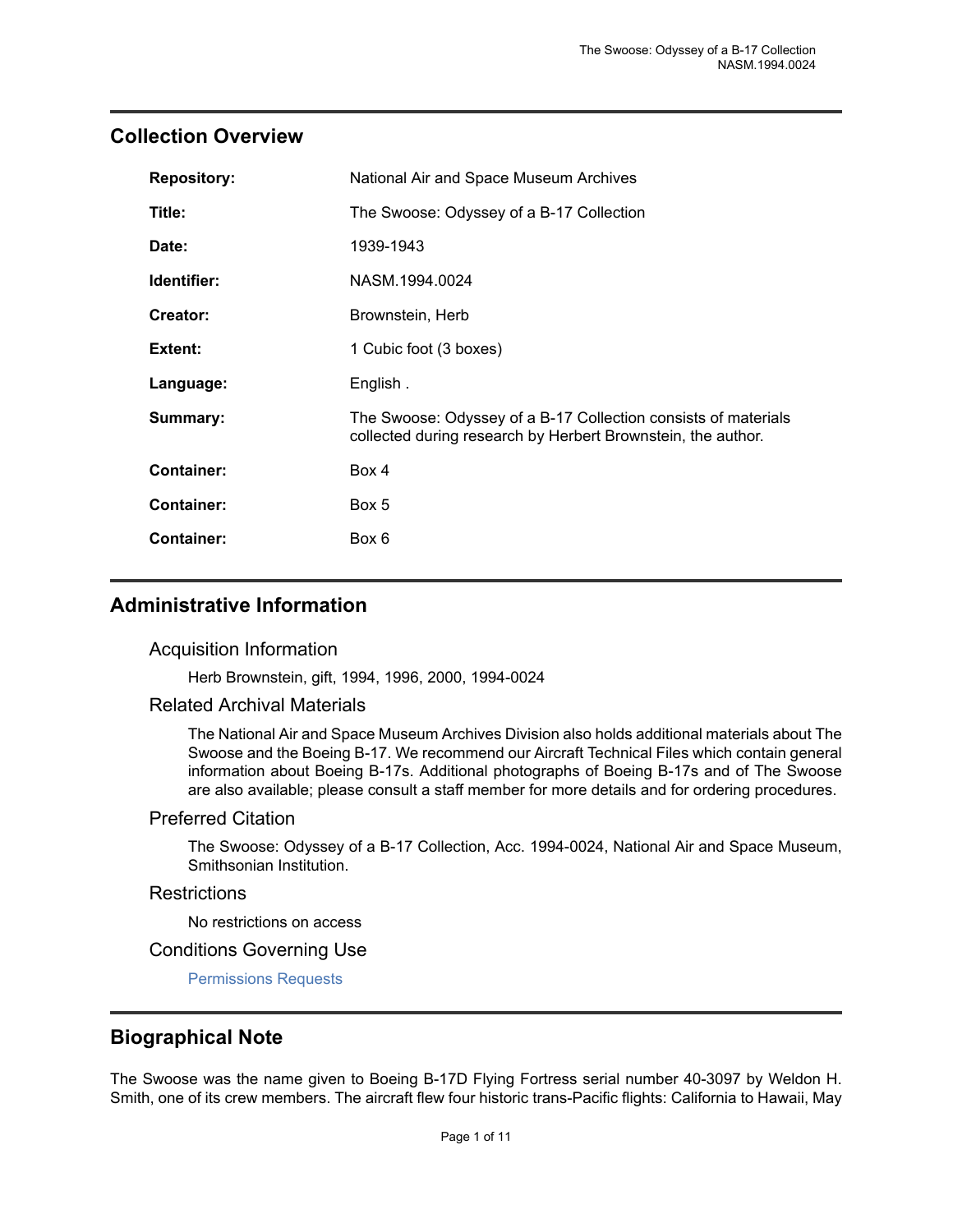13-14, 1941; Sidney, Australia to Hawaii and back, May 17-30, 1942; and Brisbane to Washington, DC, August 4-12, 1942. It was stationed in the Pacific theater during the first two years of World War II (1941-1943) and was assigned to both the 14th and 19th Bombardment Groups. In the Pacific, The Swoose carried out bombing and transport operations in the Philippines, Java, and Australia. In 1943, the aircraft was stationed in Panama. The aircraft remained in service until 1953, when it was transferred to the National Air and Space Museum. In 2008, The Swoose was transferred to the National Museum of the United States Air Force.

## <span id="page-3-0"></span>**Scope and Content**

This collection consists of materials collected by author Herbert Brownstein during his research for the book The Swoose: Odyssey of a B-17. Fifty-four of the images collected were used in the book. These images feature the aircraft, its crew, its insignia, air fields where it was stationed and maps of the flights of The Swoose. Mr. Brownstein collected approximately six hundred additional photographs from former crew members and other sources which were not used in the book. Included among these are images of air bases including Milne Bay, New Guinea; Marreba, Australia; Clark Field, Philippine Islands; Port Moresby, New Guinea; Del Monte, Philippine Islands; Randolph, Texas; Wheeler, Hawaii; Brooks, Texas; and Kelly, Texas. Aircraft featured include the Bell P-39, Douglas C-47, Boeing B-17B, Boeing B-17G, North American B-25B, Curtiss P-40, North American N4J Pensacola Trainer, and Boeing B-17 Suzy-Q. Aviation field maps include those for Northeast Australia, Malaya, Sumatra, Java, Borneo, and the Philippine Islands. Individuals represented include Henry Godman, Weldon S. Smith, Lyndon B. Johnson, Frank Kurtz, Sir Charles Burnett, Brigadier General George Acheson and several group shots of crew. There are also histories of the 14th and 19th Bombardment Groups, operations, battle honor lists, damage reports, debriefing reports, and crew lists as well as periodical articles about the aircraft and its crew.

## <span id="page-3-1"></span>**Arrangement**

The collection has been organized into three series:

SERIES 1: Photographs Used in The Swoose: Odyssey of a B-17 SERIES 2: Photographs Collected but not Used in The Swoose: Odyssey of a B-17 SERIES 3: Official Government Documents, Periodical Articles, Miscellaneous Material

## <span id="page-3-2"></span>Names and Subject Terms

This collection is indexed in the online catalog of the Smithsonian Institution under the following terms:

Subjects:

**Aeronautics** Aeronautics, Military Boeing B-17D Flying Fortress "Swoose"

Types of Materials:

**Correspondence** Diaries **Interviews Manuscripts** Maps Photographs **Publications** Reports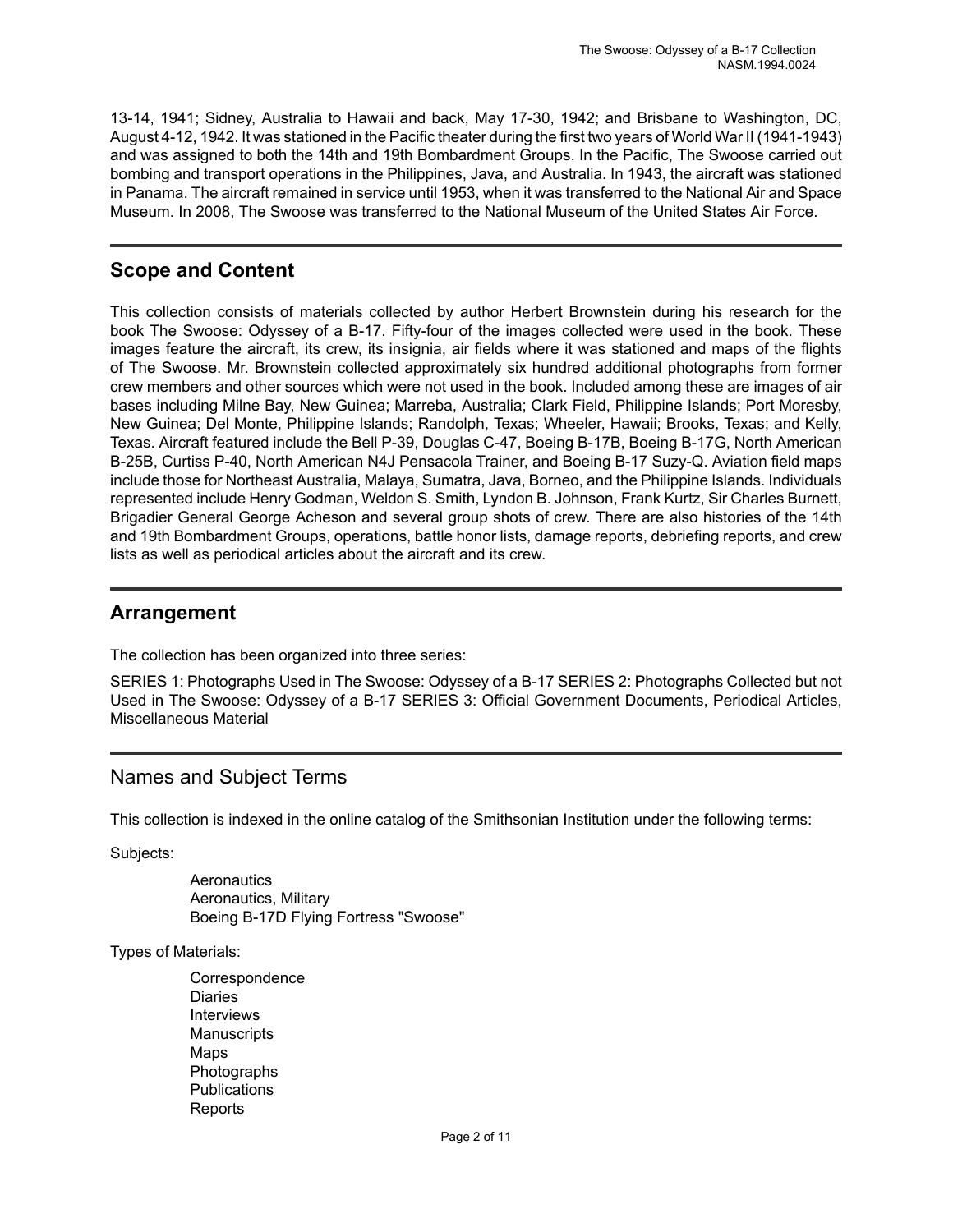Names:

Kurtz, Frank Smith, Weldon H. United States. Army Air Forces United States. Army Air Forces. 19th Bombardment Group United States. Army Air Forces. 19th Bombardment Group. 14th Bombardment Squadron United States. Army. Air Corps

#### Preferred Titles:

*The Swoose: Odyssey of a B-17*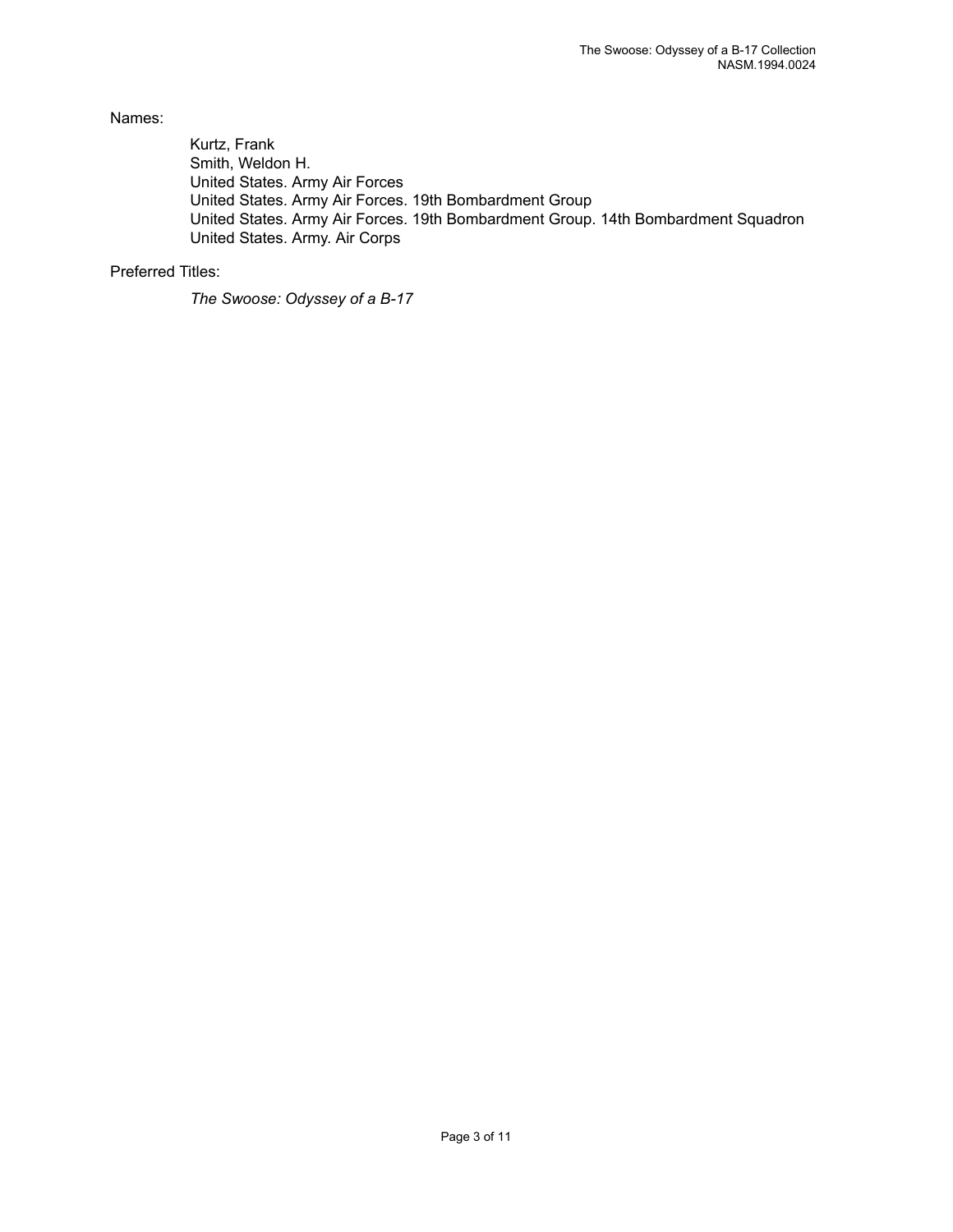## <span id="page-5-0"></span>**Container Listing**

## <span id="page-5-1"></span>Series 1: Photographs Used in *The Swoose: Odyssey of a B-17*

- Scope and Content: This series contains the photographs used in Herbert S. Brownstein's book, The Swoose: Odyssey of a B-17. The photographs are arranged in the order they appear in the book starting with the image on page 25 and ending with photographic plate number 32. Seven of the images appear to be missing from this portion of the collection. The locations of these missing images have been marked by a piece of white interleaving paper.
	- Box 1, Folder 1 **Images from page 25 to photo plate 16**

Box 1, Folder 2 **Images from photo plate 17 to photo plate 32.** 

*Return to Table of [Contents](#page-1-0)*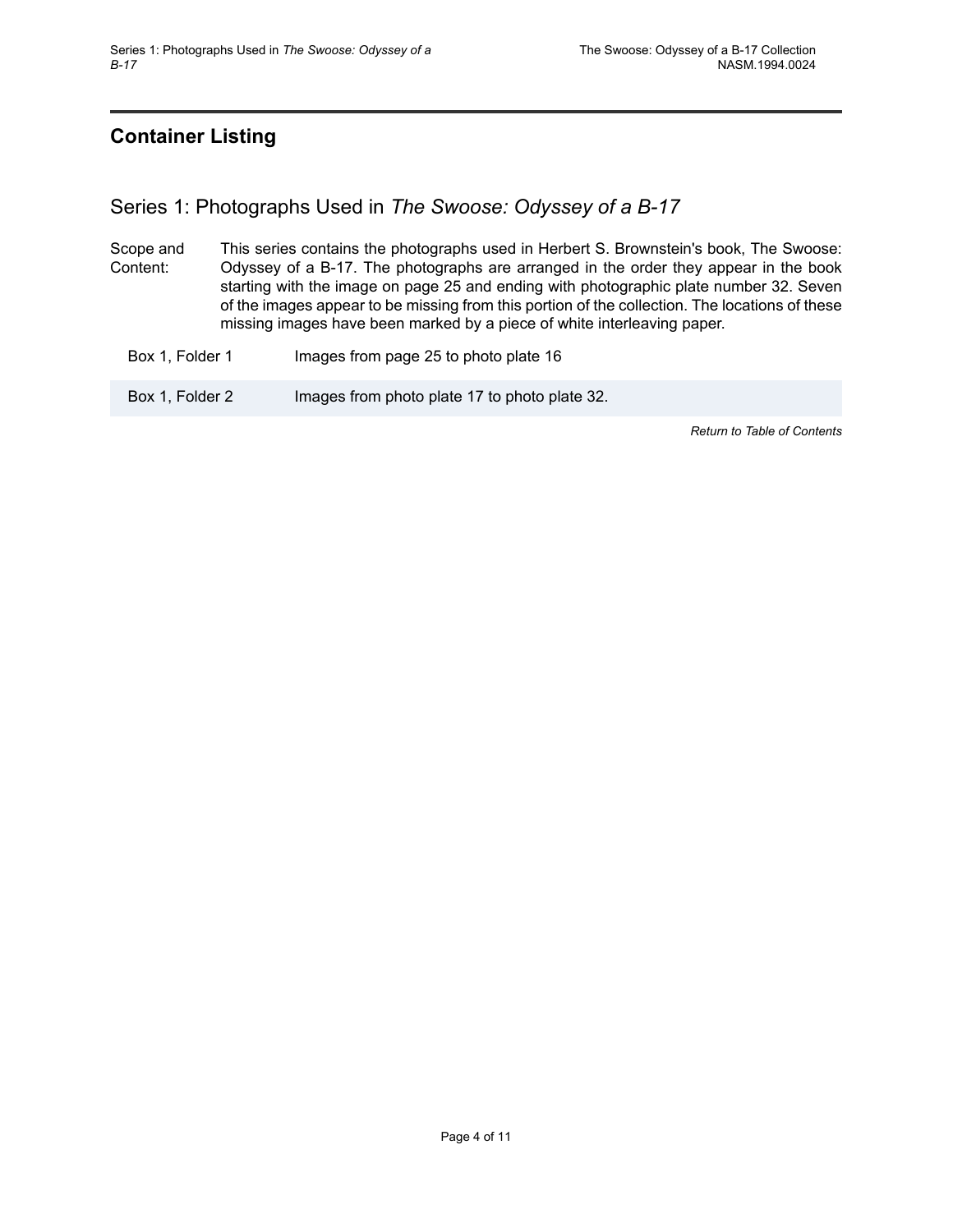## <span id="page-6-0"></span>Series 2: Photographs Collected but not Used in *The Swoose: Odyssey of a B-17*

Scope and Content: Images in this series were collected by Mr. Brownstein during his research, but were not used in his book. The photographs have been arranged into three subseries according to donor. Most photos have descriptive notes handwritten by Mr. Brownstein. Subseries A are general images collected from various names sources, but were not used in the book. Subseries B are images received from the daughters of Weldon Smith, who named The Swoose. Subseries C are images with no verifiable source. In some cases, there are duplicate photographic prints and negatives and these have been kept together.

| 2.1: Images collected from various named sources |  |
|--------------------------------------------------|--|
|--------------------------------------------------|--|

| Box 1, Folder 3 | Bartsch, Bettman Archive, Boeing Company, Brett scrapbook photographs                                                                                                                     |  |  |
|-----------------|-------------------------------------------------------------------------------------------------------------------------------------------------------------------------------------------|--|--|
| Box 1, Folder 4 | Cappelletti, Carter, Crane, Crawford photographs                                                                                                                                          |  |  |
| Box 1, Folder 5 | Henry Godman photographs                                                                                                                                                                  |  |  |
| Box 1, Folder 6 | Unspecified Godman photographs                                                                                                                                                            |  |  |
| Box 2, Folder 1 | Griffith, Hoy, Edward Jacquet, Kurtz photographs                                                                                                                                          |  |  |
| Box 2, Folder 2 | Mikesh, Nall, National Air and Space Museum, Harry Schreiber, Ric Slater,<br>James Turner, Tusch Collection photograph (NASM Acc. No. XXXX-0128),<br>World Herald, Wronkonski photographs |  |  |
| Box 2, Folder 3 | Video slides of Lyndon Baines Johnson film (NASM Film Archives No.VB<br>00873)                                                                                                            |  |  |
| Box 2, Folder 4 | Copy prints from United States Air Force Collection                                                                                                                                       |  |  |

#### 2.2: Images received from the daughters of Weldon Smith

| Box 2, Folder 5 | General photographs and miscellaneous materials I  |
|-----------------|----------------------------------------------------|
| Box 2, Folder 6 | General photographs and miscellaneous materials II |
| Box 2, Folder 7 | General photographs                                |
| Box 2, Folder 8 | Boeing B-17 Suzy-Q                                 |
| Box 3, Folder 1 | Photo album: airplanes and insignias               |

#### 2.3: Images with no verifiable source

| Miscellaneous photographs, source unknown<br>Box 3, Folder 2 |  |
|--------------------------------------------------------------|--|
|--------------------------------------------------------------|--|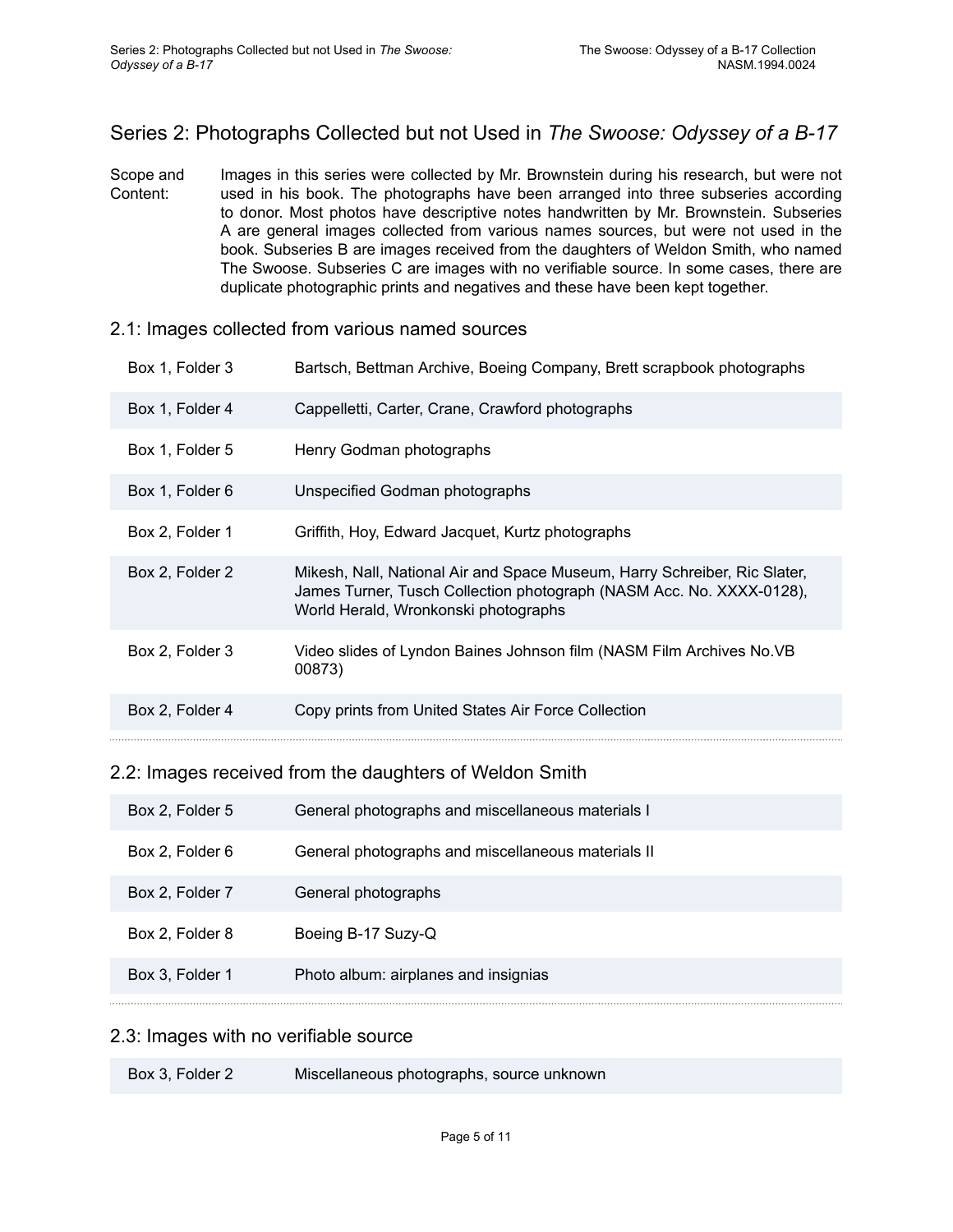#### Box 3, Folder 3 Miscellaneous photographs, source unknown

*Return to Table of [Contents](#page-1-0)*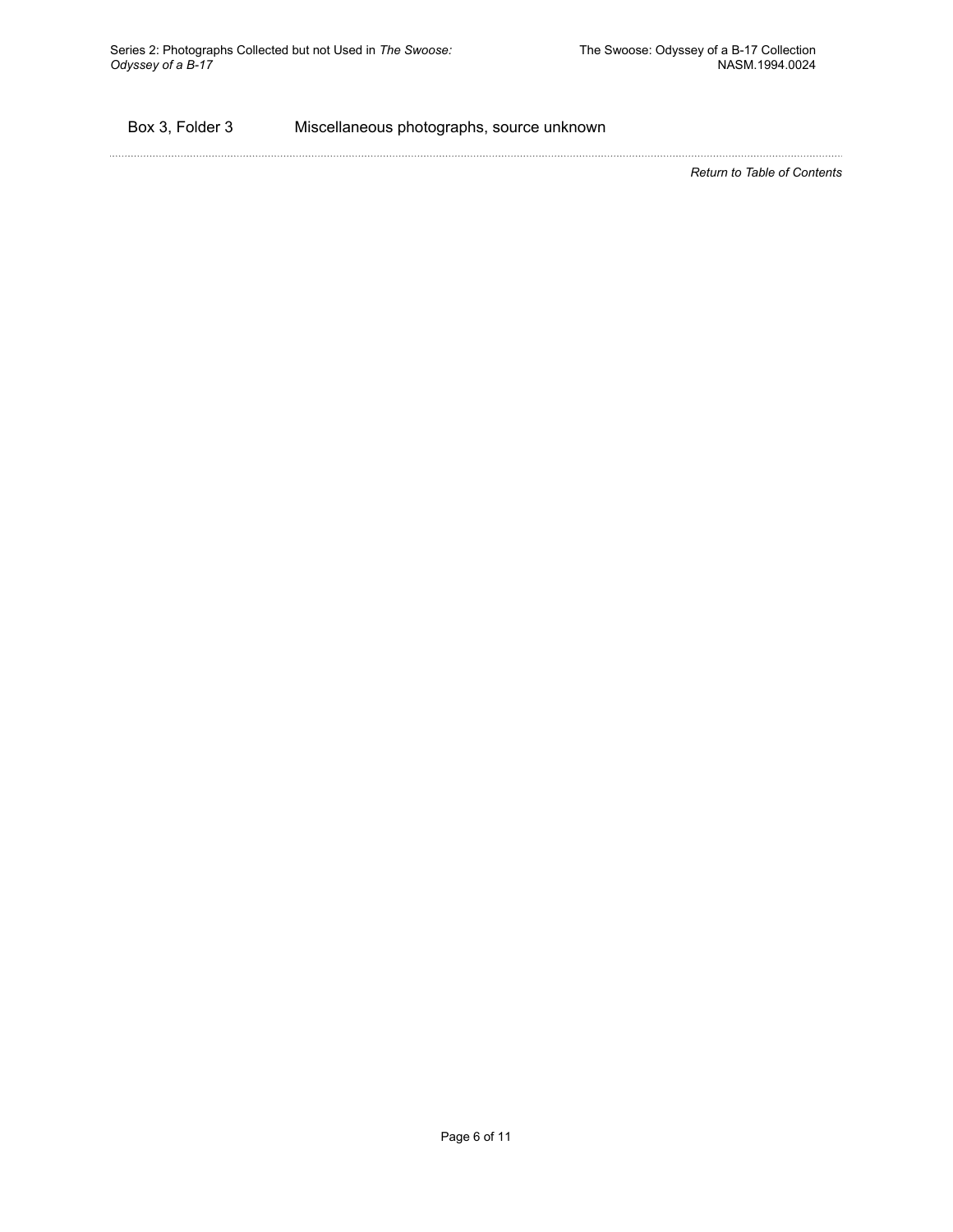## <span id="page-8-0"></span>Series 3: Non-Photographic Material

Scope and Content: This series contains non-photographic materials. Subseries A contains official government documents relating to The Swoose, such as debriefing reports, interviews with members of the 19th Bombardment Group squadron rosters for the 14th and l9th Bombardment Groups, squadron histories, and honors. Subseries B contains newspaper and journal articles written about The Swoose and its crew. Subseries C contains general materials which do not fit into government documents or periodical categories.

#### 3.1: Official Government Documents

| Box 3, Folder 4 | Official government documents (in binder)                                                                                          |  |  |
|-----------------|------------------------------------------------------------------------------------------------------------------------------------|--|--|
| Box 3, Folder 4 | Handwritten guide to debriefing reports, 1942<br>2 Pages                                                                           |  |  |
| Box 3, Folder 4 | Statement by Captain H. C. Smelser, 1942 April 10<br>5 Pages                                                                       |  |  |
| Box 3, Folder 4 | Report of B-17 Damage, 1943 December 25<br>4 Pages                                                                                 |  |  |
| Box 3, Folder 4 | Interview of members of 19th Bombardment Group, Major John E. Dogherty,<br>etc. Jan. 1, 1943, 39 pages, 1943 January 1<br>39 Pages |  |  |
| Box 3, Folder 4 | Interview with officers recently returned from Java, cover page<br>1 Page                                                          |  |  |
| Box 3, Folder 4 | Interview with officers recently returned from Java, Captain Harold G.<br>Smelser, 1942 April 14<br>3.5 Pages                      |  |  |
| Box 3, Folder 4 | Interview with officers recently returned from Java, Captain H. T. Wheless,<br>1942 April 3<br>2.5 Pages                           |  |  |
| Box 3, Folder 4 | Interview with officers recently returned from Java, Captain Green, 1942 April<br>13<br>3 Pages                                    |  |  |
| Box 3, Folder 4 | Interview with Second Lieutenant Frank F. Lawrence, 1942 April 3<br>2 Pages                                                        |  |  |
| Box 3, Folder 4 | Interview with First Lieutenant Robert A. Trenkle, 1942 April 2<br>3 Pages                                                         |  |  |
| Box 3, Folder 4 | Interview with Captain L. B. Coats, 1942 April 21                                                                                  |  |  |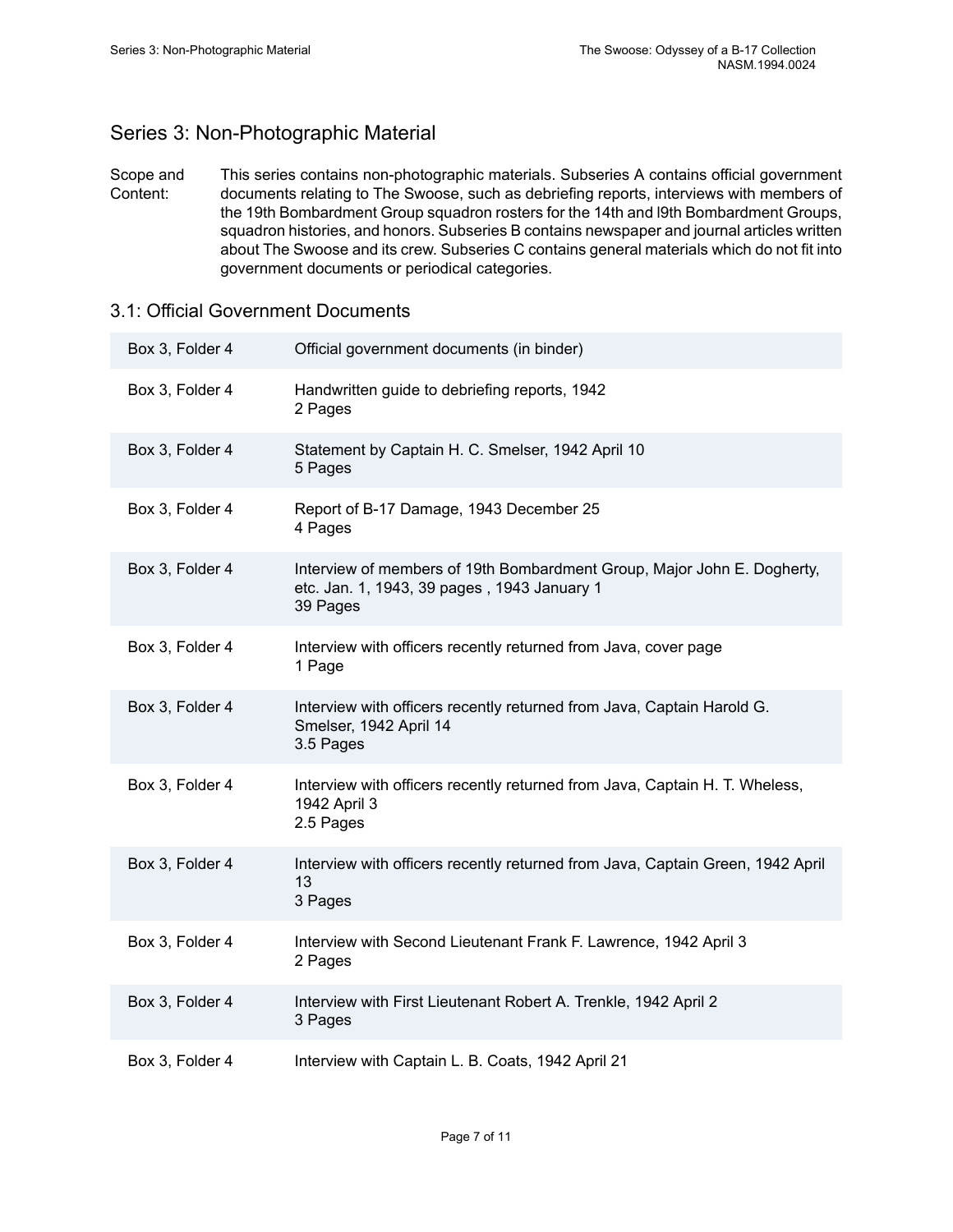|                 | 5 Pages                                                                                                                                                             |
|-----------------|---------------------------------------------------------------------------------------------------------------------------------------------------------------------|
| Box 3, Folder 4 | Suggestions for the Future Design of Heavy Bombardment Airplanes<br>1 Page                                                                                          |
| Box 3, Folder 5 | Rosters, battle honors, operations journals/histories, 1939, 1943, 1941-1942                                                                                        |
| Box 3, Folder 5 | 19th Bombardment Group Diary, 1941 December 8- 1942 February 24<br>68 Pages                                                                                         |
| Box 3, Folder 5 | Diary of Operations of the 19th Bombardment Group in Java, 1942 February<br>$5 - 25$<br>22 Pages                                                                    |
| Box 3, Folder 5 | Operations Journal 19th bombardment Group, 1942 February 28- March 19<br>6 Pages                                                                                    |
| Box 3, Folder 5 | Appendix B, 19th Bombardment Group History, 1941 December 8-1942<br>March 19<br>68 Pages                                                                            |
| Box 3, Folder 5 | History of the 19th Bombardment Group, 1939<br>19 Pages                                                                                                             |
| Box 3, Folder 5 | History of the 19th Bombardment Group, 1943<br>3 Pages                                                                                                              |
| Box 3, Folder 5 | Roster of 19th Bombardment Group<br>4 Pages                                                                                                                         |
| Box 3, Folder 5 | Roster-Index, 19th Bombardment Group, 1943<br>3 Pages                                                                                                               |
| Box 3, Folder 5 | Battle Honors 19th Bombardment Group, 1946<br>6 Pages                                                                                                               |
| Box 3, Folder 5 | Mission Roster, 1941-1942                                                                                                                                           |
| Box 3, Folder 6 | Miscellaneous government related documents                                                                                                                          |
| Box 3, Folder 6 | Membership lists from the Air Echelon Headquarters 19th Bombardment<br>Group, Albuquerque, NM, 1941 (2 copies), 1941<br>5 Pages (5 pages plus accompanying letters) |
| Box 3, Folder 6 | Crew lists from headquarters, 19th Bombardment Group, March Field,<br>California, 1941 May 10                                                                       |
| Box 3, Folder 6 | Membership list (2 copies), 1986                                                                                                                                    |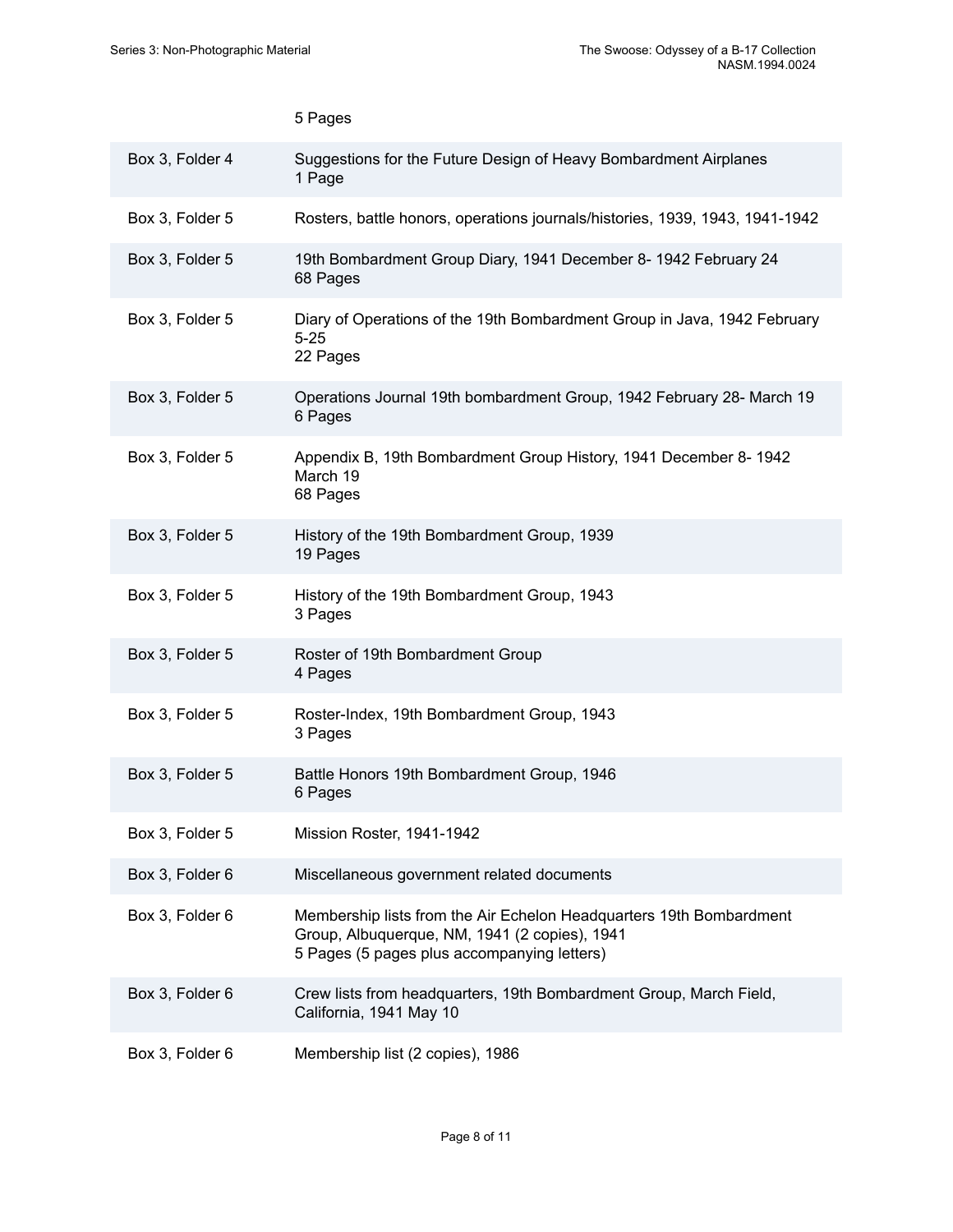|                 | 1 Page                                                                                |
|-----------------|---------------------------------------------------------------------------------------|
| Box 3, Folder 6 | Information on the 14th Bombardment Group and 19th Bombardment<br>Squadron<br>9 Pages |
| Box 3, Folder 6 | Story of the Suzy Q, 1943<br>3 Pages                                                  |

## 3.2: Newspaper and Journal Articles

| Box 3, Folder 7 | <b>Periodical articles</b>                                                             |  |  |
|-----------------|----------------------------------------------------------------------------------------|--|--|
| Box 3, Folder 7 | Article, "64 US Flyers Win Honors as Pacific Heroes"<br>1 Page                         |  |  |
| Box 3, Folder 7 | John H. Mitchell, "Flying Fortress of the 19th Bomb Group"<br>7 Pages                  |  |  |
| Box 3, Folder 7 | John H. Mitchell, "The First bombing Mission of the Army Air Corps in WWII"<br>4 Pages |  |  |
| Box 3, Folder 7 | Article, "Colonel Eubank Cited for Bomber Fight", 1942 January<br>3 Pages              |  |  |
| Box 3, Folder 7 | Article, "Last Parade," Time<br>1 Page                                                 |  |  |
| Box 3, Folder 7 | Article, "McArthur Lists Far East Heroes", 1942<br>1 Page                              |  |  |
| Box 3, Folder 7 | Major General Ralph Royce, "Combat Notes from Down Under", 1943<br>January<br>2 Pages  |  |  |
| Box 3, Folder 7 | Colorado Springs Gazette, 1943 July 1                                                  |  |  |

## 3.3: General Materials

| Box 3, Folder 8 | Miscellaneous material                                               |  |  |
|-----------------|----------------------------------------------------------------------|--|--|
| Box 4, Folder 1 | Maps and Notes regarding bases in Australia<br>English.<br>Language: |  |  |
| Box 4, Folder 2 | Swoose Smith/Young Correspondence<br>English.<br>Language:           |  |  |
| Box 4, Folder 3 | Weldon Smith                                                         |  |  |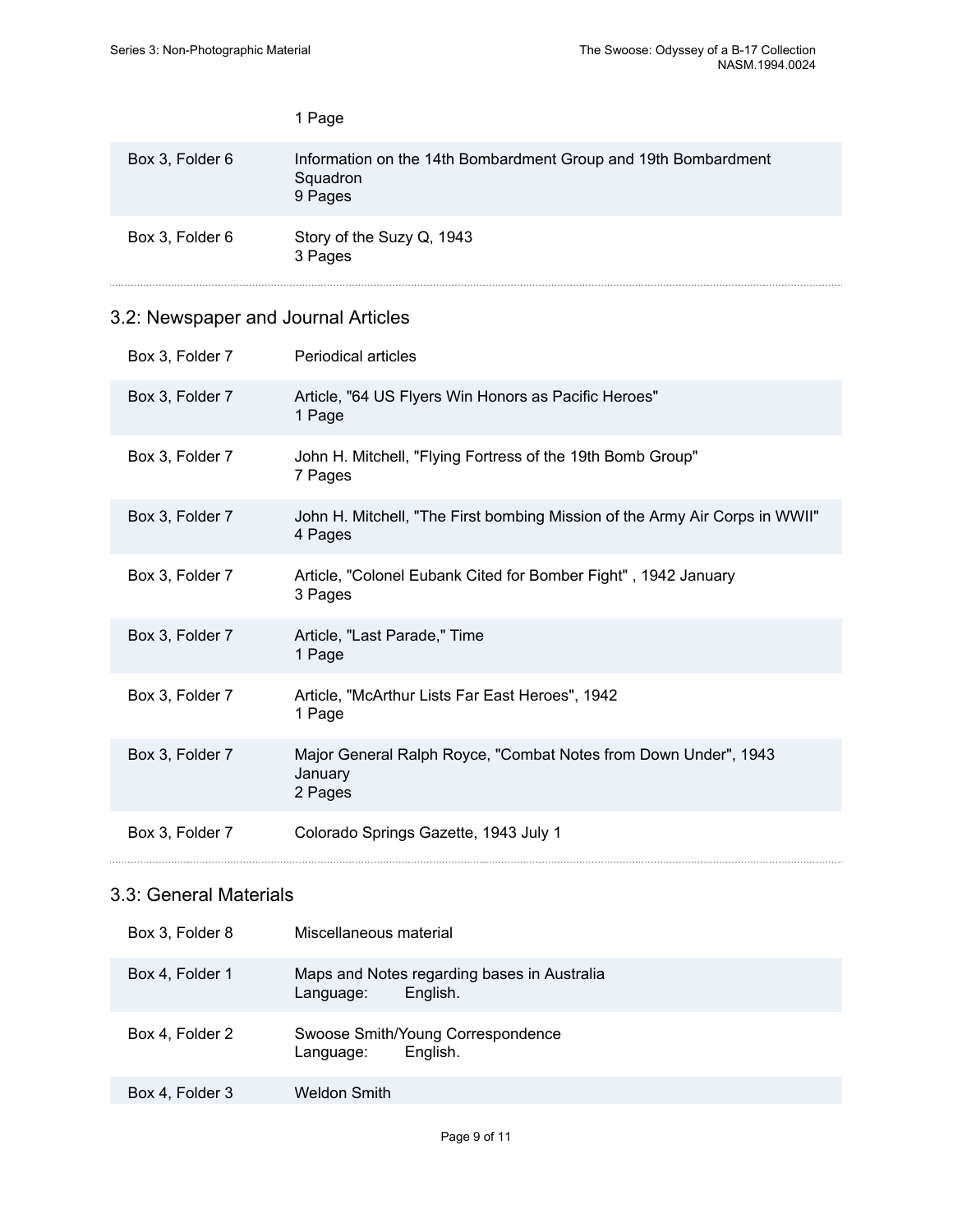|                 | Language:                                 | English.                                    |
|-----------------|-------------------------------------------|---------------------------------------------|
| Box 4, Folder 4 | 19th BG, 1 of 2<br>Language:              | English.                                    |
| Box 4, Folder 5 | 19th BG. 2 of 2<br>Language:              | English.                                    |
| Box 4, Folder 6 | Swoose 14th Squad<br>Language:            | English.                                    |
| Box 4, Folder 7 | Language:                                 | Swoose Eubank Correspondence<br>English.    |
| Box 4, Folder 8 | <b>Richard Saxe</b><br>Language:          | English.                                    |
| Box 4, Folder 9 | Wallach<br>Language:                      | English.                                    |
| Box 5, Folder 1 | <b>Swoose Permissions</b><br>Language:    | English.                                    |
| Box 5, Folder 2 | L.B.Johnson<br>Language:                  | English.                                    |
| Box 5, Folder 3 | <b>Brett and Fitzpatrick</b><br>Language: | English.                                    |
| Box 5, Folder 4 | Language:                                 | Swoose Goodman Correspondence<br>English.   |
| Box 5, Folder 5 | Language:                                 | Bostrom and McArthur Evacuation<br>English. |
| Box 6, Folder 1 | Kurtz Correspondence<br>Language:         | English.                                    |
| Box 6, Folder 2 | Language:                                 | Swoose Crane Correspondence<br>English.     |
| Box 6, Folder 3 | Nall and Rodgers<br>Language:             | English.                                    |
| Box 6, Folder 4 | Slater<br>Language:                       | English.                                    |
| Box 6, Folder 5 | <b>Bartsch</b><br>Language:               | English.                                    |